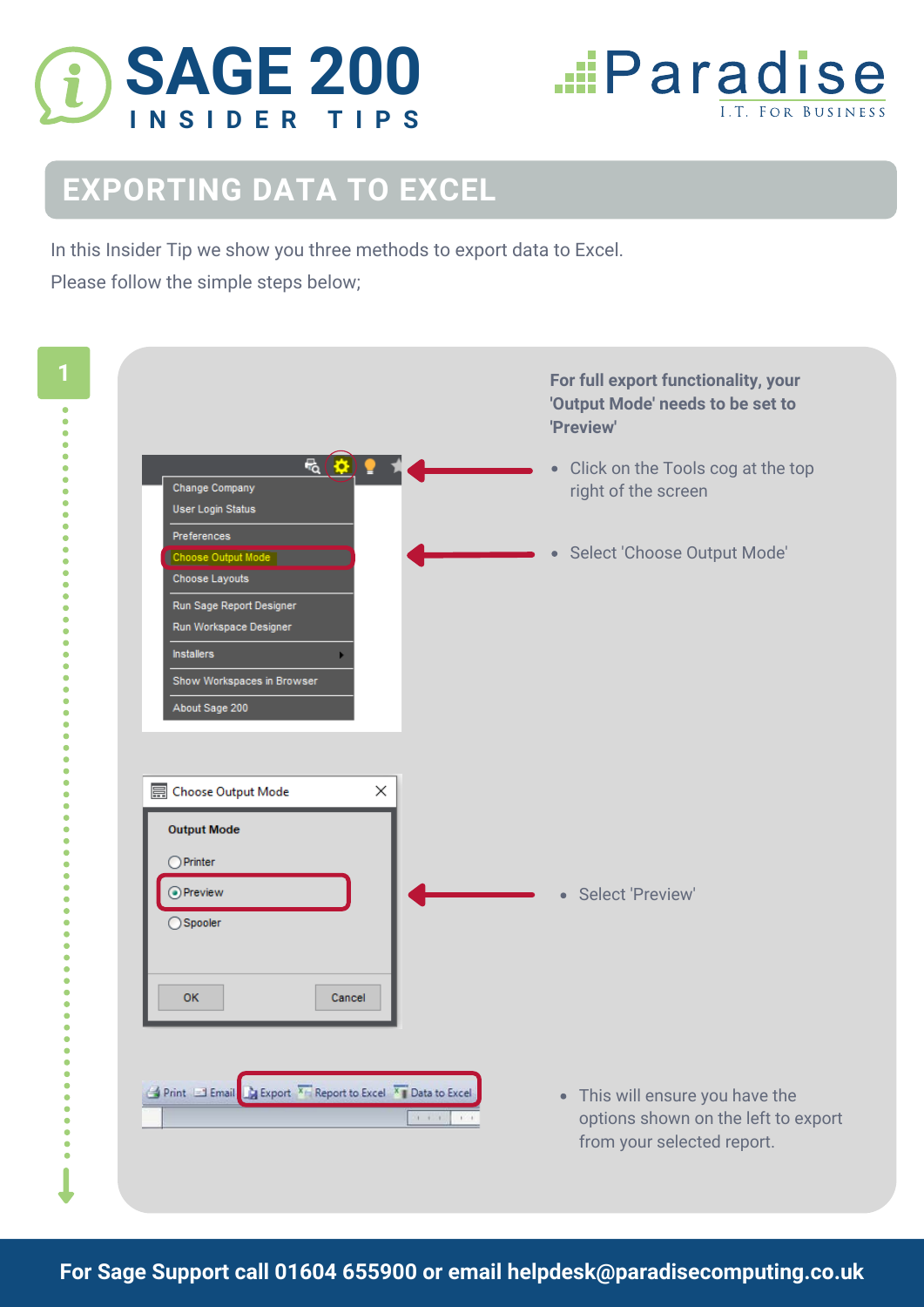

| Criteria Values                                                                       |               |                      |              |                                      |
|---------------------------------------------------------------------------------------|---------------|----------------------|--------------|--------------------------------------|
| Enter the values to use for the criteria in this report                               |               |                      |              |                                      |
| <b>Transaction period</b><br>number:                                                  | $\mathcal{M}$ | v                    |              |                                      |
| <b>Account number:</b>                                                                | All           | $\sim$               |              |                                      |
| Account name:                                                                         | All           | $\dot{\mathbf{v}}$   |              |                                      |
| Cost centre:                                                                          | A             | $\mathcal{L}$        |              |                                      |
| Department:                                                                           | A8            | $\sim$               |              |                                      |
| Report type:                                                                          | A             | $\sim$               |              |                                      |
| Category:                                                                             | All           | $\omega$             |              | • Enter the criteria for your report |
| URN:                                                                                  | $A\$          | $\ddot{\phantom{1}}$ |              |                                      |
| Transaction date:                                                                     | AI.           | $\mathbf{v}$         |              |                                      |
| Posting date:                                                                         | All           | $\sim$               |              |                                      |
| User number:                                                                          | All           | $\ddot{}$            |              |                                      |
| Source:                                                                               | All           | $\checkmark$         |              |                                      |
| Nom Tran Marketing<br>Campaign:                                                       | All.          | $\checkmark$         |              |                                      |
| Balance:                                                                              | All           | u                    |              |                                      |
| Preview a sample report for a specified number of records or transactions (0 for all) |               |                      | ٠<br>20      | • For this example we have selected  |
| Help<br>Save                                                                          | Load          |                      | OK<br>Cancel | 20 records                           |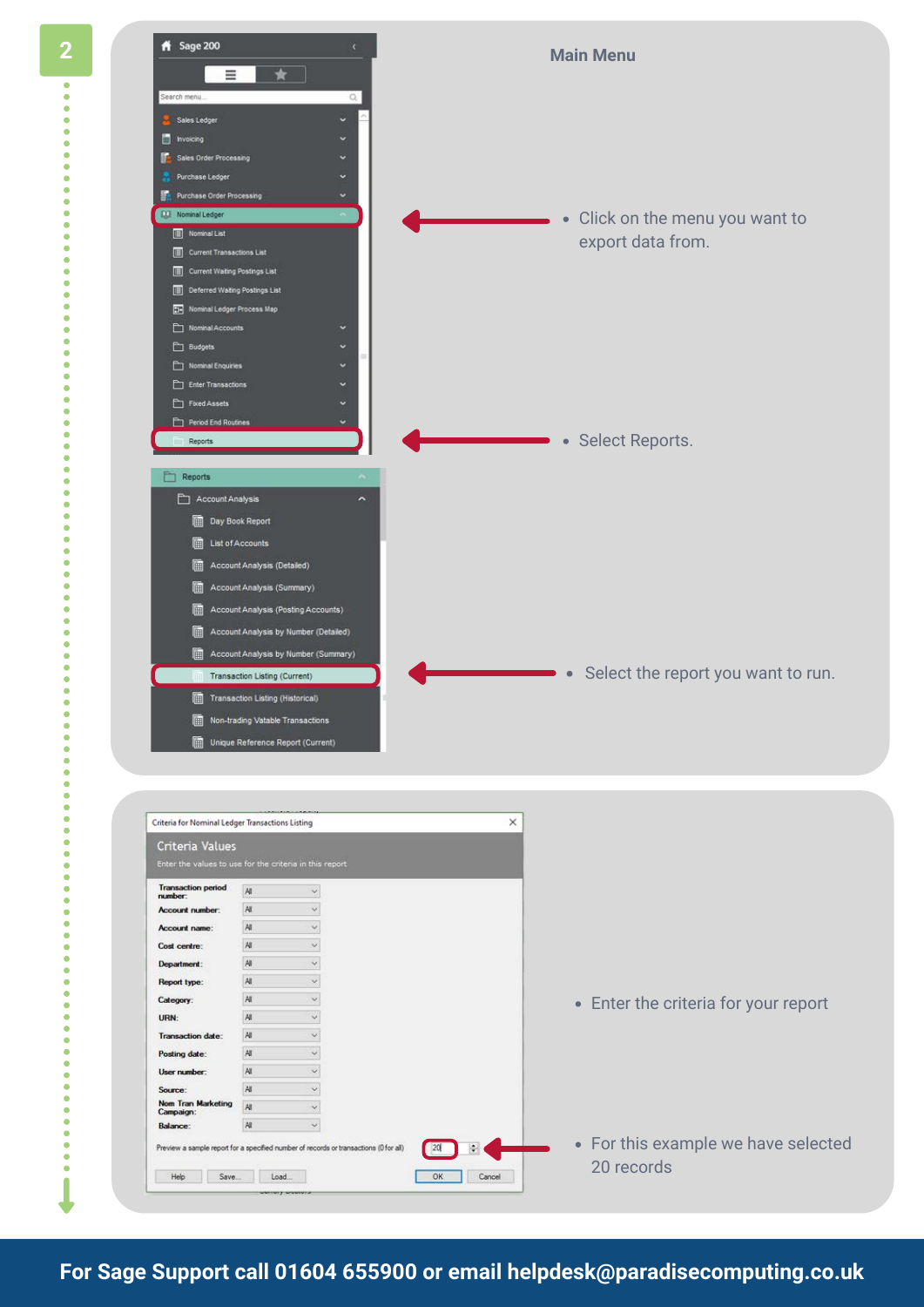|                                                                                                                                                                                                                               |                                 |                                                              |               | ominal Ledger Transactions Listing                           |
|-------------------------------------------------------------------------------------------------------------------------------------------------------------------------------------------------------------------------------|---------------------------------|--------------------------------------------------------------|---------------|--------------------------------------------------------------|
|                                                                                                                                                                                                                               |                                 |                                                              |               |                                                              |
| Data to Excel   Page Setup   B Printer Offsets Spool   Edit   Styles   Close   Goto Page                                                                                                                                      |                                 |                                                              |               | nt El Email B Export<br>Report to Excel                      |
| 1 1 1 1 1 1 1 1 1 1 1 2 1 1 1 1 1 1 1 2 3 4 5 6 7 8 9 900 1 2 4 5 6 7 8 9 00 1 2 3 4 5 6 7 8 9 00 1 2 3 4 5 6 7 8 9 00 1 2 3 4 5 6 7 8 9 00 1 2 3 4 5 6 7 8 9 00 1 2 3 4 5 6 7 8 9 00 1 2 3 4 5 6 7 8 900 1 2 3 4 5 6 7 8 900 |                                 |                                                              | $1.1 - 4 - 4$ |                                                              |
|                                                                                                                                                                                                                               |                                 |                                                              |               |                                                              |
|                                                                                                                                                                                                                               |                                 |                                                              |               |                                                              |
|                                                                                                                                                                                                                               |                                 |                                                              |               |                                                              |
| <b>Nominal Ledger Transactions Listing</b>                                                                                                                                                                                    |                                 |                                                              |               |                                                              |
|                                                                                                                                                                                                                               |                                 |                                                              |               |                                                              |
|                                                                                                                                                                                                                               |                                 |                                                              |               |                                                              |
| A/c Name Freehold Property                                                                                                                                                                                                    | СC<br>Dp<br>Tran                |                                                              | A/C No. 02100 |                                                              |
| Narrative                                                                                                                                                                                                                     | Date<br><b>Period Reference</b> |                                                              | Seq URN       |                                                              |
| Test                                                                                                                                                                                                                          | 12 123                          | 1 003-03-00000269 31/12/2012                                 |               |                                                              |
| Test<br>1 J000000040<br>test                                                                                                                                                                                                  | 12 123                          | 2 003-03-00000269 31/12/2012<br>3 027-03-00000270 13/01/2013 |               |                                                              |
| 1 J000000040<br>test                                                                                                                                                                                                          |                                 | 4 027-03-00000270 13/01/2013                                 |               |                                                              |
| 1 J000000041<br>test                                                                                                                                                                                                          |                                 | 5 027-03-00000270 13/06/2012                                 |               |                                                              |
| 1 J000000041<br>test                                                                                                                                                                                                          |                                 | 6 027-03-00000270 13/06/2012                                 |               |                                                              |
| <b>Transaction Totals for 02100</b>                                                                                                                                                                                           |                                 |                                                              |               |                                                              |
|                                                                                                                                                                                                                               |                                 |                                                              |               |                                                              |
|                                                                                                                                                                                                                               |                                 |                                                              |               |                                                              |
| • Click on 'Report to Excel'                                                                                                                                                                                                  |                                 |                                                              | 口             | Report to Excel<br><sup>x</sup> Data to Excel                |
| This exports in the current format<br>• Format below when exported to<br>Excel                                                                                                                                                |                                 |                                                              |               | <b>Report to Excel</b><br>Send Report to Excel               |
| M<br>N.<br>$\mathbf{O}$<br>P <sub>b</sub>                                                                                                                                                                                     | ABC DEFGHIJK L                  |                                                              |               |                                                              |
|                                                                                                                                                                                                                               |                                 |                                                              |               | <b>Nominal Ledger Transactions Listing</b>                   |
| <b>Brought Forward Bala</b>                                                                                                                                                                                                   |                                 | A/c Nam Freehold Property                                    | Dp            | A/C 02100<br>CC                                              |
|                                                                                                                                                                                                                               | <b>Narrative</b>                | TranDate Period Reference                                    |               | Seq URN                                                      |
|                                                                                                                                                                                                                               | <b>Test</b>                     | 12 123                                                       |               | 1 003-03-00000269 31/12/2012                                 |
|                                                                                                                                                                                                                               | <b>Test</b><br>test             | 12 123<br>1 J000000040                                       |               | 2 003-03-00000269 31/12/2012<br>3 027-03-00000270 13/01/2013 |
|                                                                                                                                                                                                                               | test                            | 1 J000000040                                                 |               | 4 027-03-00000270 13/01/2013                                 |
|                                                                                                                                                                                                                               | test                            | 1 J000000041                                                 |               | 5 027-03-00000270 13/06/2012                                 |
|                                                                                                                                                                                                                               | test                            | 1 J000000041                                                 |               | 6 027-03-00000270 13/06/2012                                 |
| <b>Transaction Totals for 02100</b>                                                                                                                                                                                           |                                 |                                                              |               |                                                              |

ò ó  $\ddot{\phantom{0}}$ 

.....

Ċ  $\ddot{\bullet}$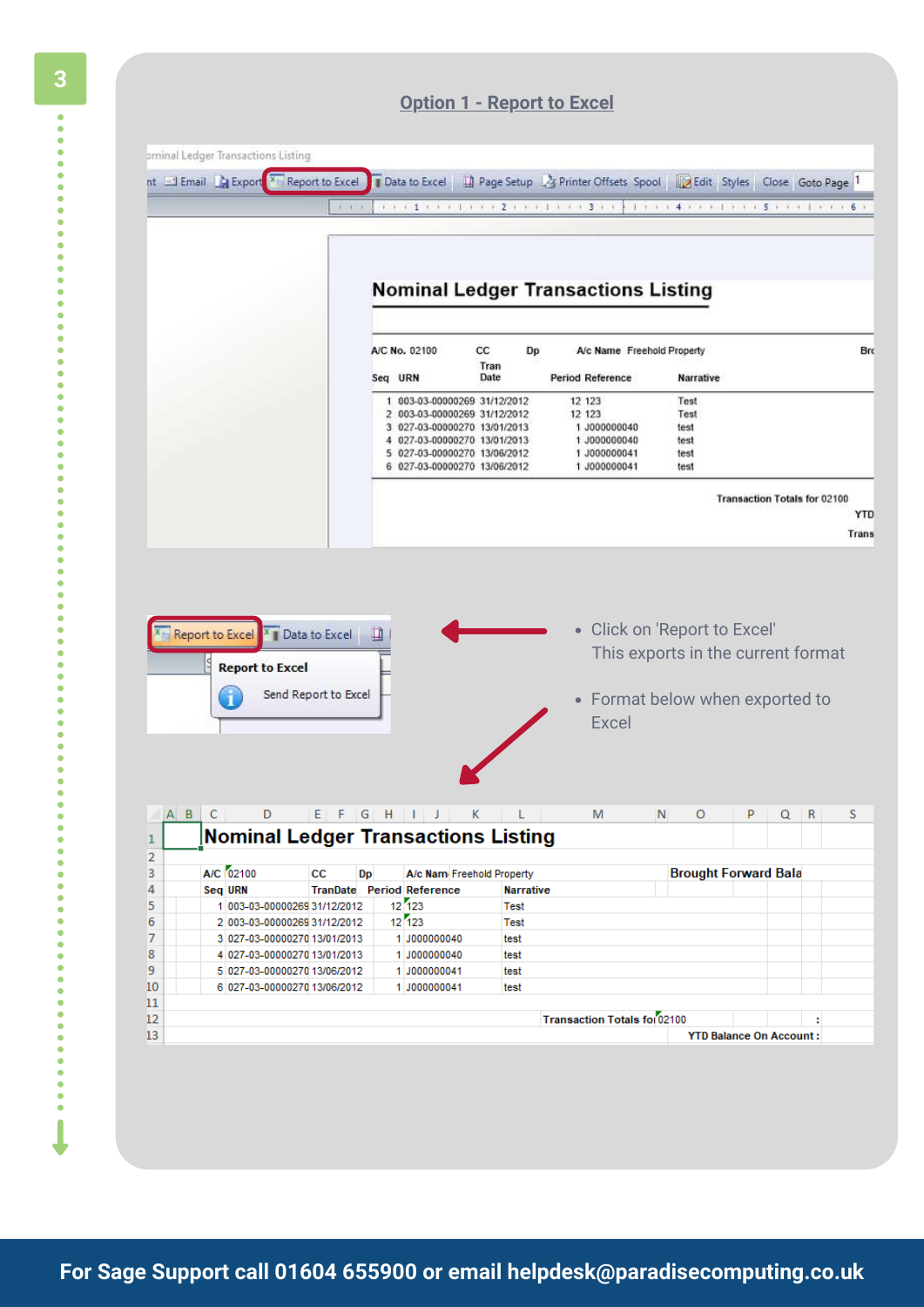